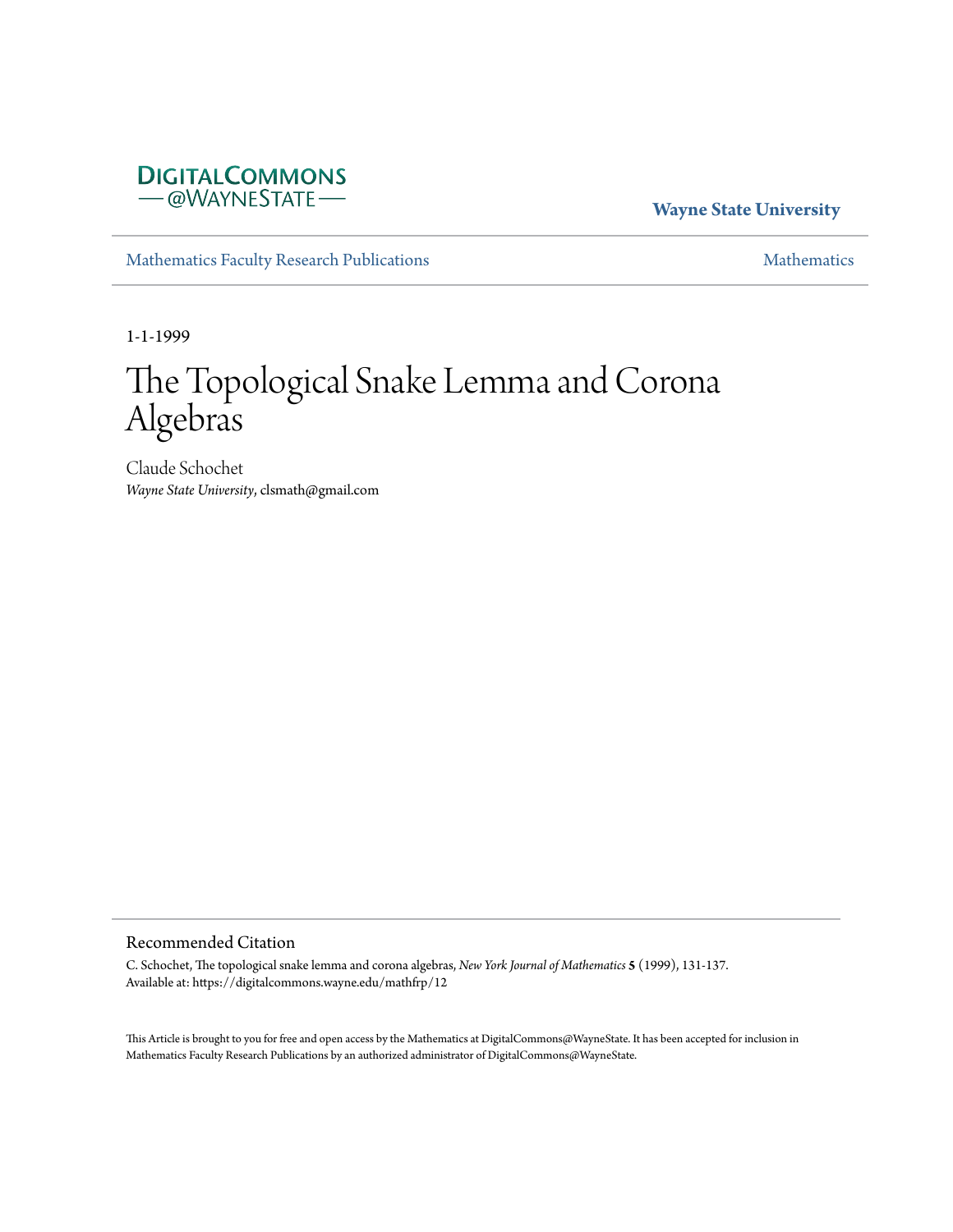# <span id="page-1-0"></span>New York Journal of Mathematics

[New York J. Math.](http://nyjm.albany.edu:8000/nyjm.html) **[5](http://nyjm.albany.edu:8000/j/1999/Vol5.html)** (1999) [131–137.](http://nyjm.albany.edu:8000/j/1999/5-11.html)

# **The Topological Snake Lemma and Corona Algebras**

### **[C. L. Schochet](#page-7-0)**

ABSTRACT. We establish versions of the Snake Lemma from homological algebra in the context of topological groups, Banach spaces, and operator algebras. We apply this tool to demonstrate that if  $f : B \to B'$  is a quasi-unital  $C^*$ map of separable  $C^*$ -algebras, so that it induces a map of Corona algebras  $\bar{f}$ :  $\mathcal{Q}B \to \mathcal{Q}B'$ , and if  $f$  is mono, then the induced map  $\bar{f}$  is also mono.

This paper presents a cross-cultural result: we use ideas from homological algebra, suitable topologized, in order to establish a functional analytic result.

The Snake Lemma (also known as the Kernel-Cokernel Sequence)  $1$  is a basic result in homological algebra. Here is what it says. Suppose that one is given a commutative diagram



Received August 30, 1999.

Mathematics Subject Classification. Primary 18G35, 46L05; Secondary 22A05, 46L85.

c 1999 State University of New York ISSN 1076-9803/99

Key words and phrases. Corona algebra, multiplier algebra, Snake Lemma, homological algebra for C∗-algebras.

<sup>1</sup>and fondly recalled as the one serious mathematical theorem ever to appear in a major motion picture: "It's My Turn," starring Jill Clayburgh (1980).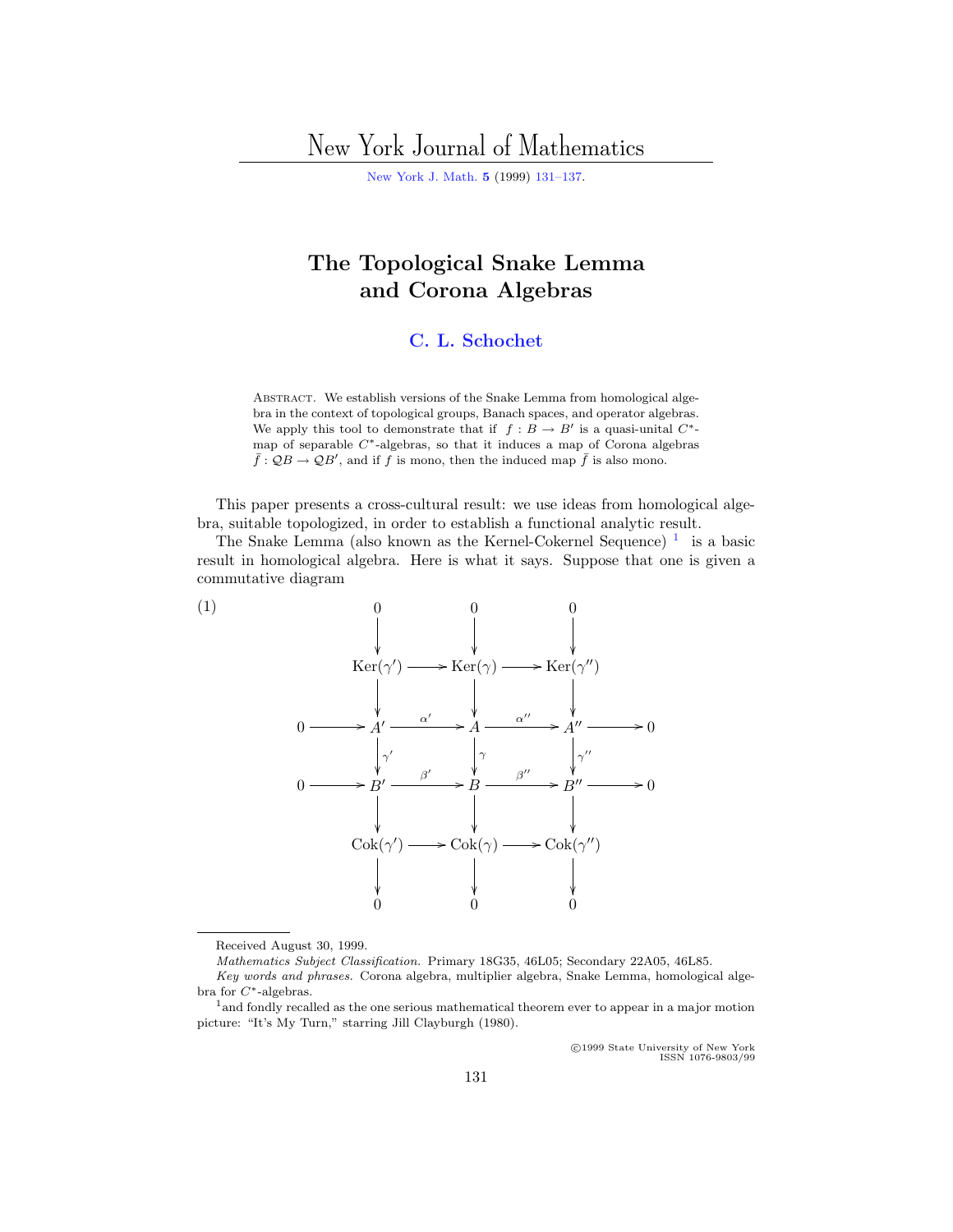<span id="page-2-0"></span>with exact rows in some abelian category.<sup>2</sup> The Snake Lemma (cf. [[Mac](#page-7-0), page 50]) asserts that there is a morphism

$$
\delta : \operatorname{Ker}(\gamma'') \to \operatorname{Cok}(\gamma')
$$

which is natural with respect to diagrams and a long exact sequence

(2)

$$
0 \longrightarrow \text{Ker}(\gamma') \longrightarrow \text{Ker}(\gamma) \longrightarrow \text{Ker}(\gamma'') \stackrel{\delta}{\longrightarrow} \text{Cok}(\gamma') \longrightarrow \text{Cok}(\gamma) \longrightarrow \text{Cok}(\gamma'') \longrightarrow 0.
$$

The maps not explicitly labeled in [\(1](#page-1-0)) and (2) are induced by  $\alpha'$ ,  $\alpha''$ ,  $\beta'$  and  $\beta''$  in the obvious way.

The boundary map  $\delta$  is defined as follows.<sup>3</sup>



Let  $a'' \in A''$  be an element of Ker( $\gamma''$ ). Since  $\alpha''$  is onto, there is some  $a \in A$ with  $\alpha''(a) = a''$ . Then

$$
\beta''\gamma(a) = \gamma''\alpha''(a) = \gamma''(a'') = 0
$$

and so  $\gamma(a) \in \text{Ker}(\beta'') = \text{Im}(\beta')$ . Thus there is some unique  $b' \in B'$  with  $\beta'(b') =$  $\gamma(a)$ . Finally, define

$$
\delta(a'') = [b'] \in B'/\text{Im}(\gamma') = \text{Cok}(\gamma').
$$

The map  $\delta$  is well-defined and it is a morphism in the category.<sup>4</sup>

We suppose that the following proposition is well-known. The notation refers to ([1\)](#page-1-0).

**Proposition 3.** Suppose that  $A$  is a ring,  $A'$  is an ideal,  $A''$  is the quotient ring, and similarly for B. Further, suppose that the maps  $\gamma'$ ,  $\gamma$ , and  $\gamma''$  are ring homomorphisms, and that  $\gamma'(A')$  is an ideal in B'. Then the map  $\delta$  is a ring homomorphism.

<sup>2</sup>For instance, modules over some commutative ring. Eventually the ring will be the complex numbers.

<sup>3</sup>Here we assume for convenience that we are working with a category of modules over a commutative ring so that our objects have elements. This is not necessary, strictly speaking, but the alternative is to be far more abstract than is needed for present purposes.

<sup>&</sup>lt;sup>4</sup>Clayburgh defines  $\delta$  and proves that it is well-defined in the opening credits of the movie. Her proof is correct.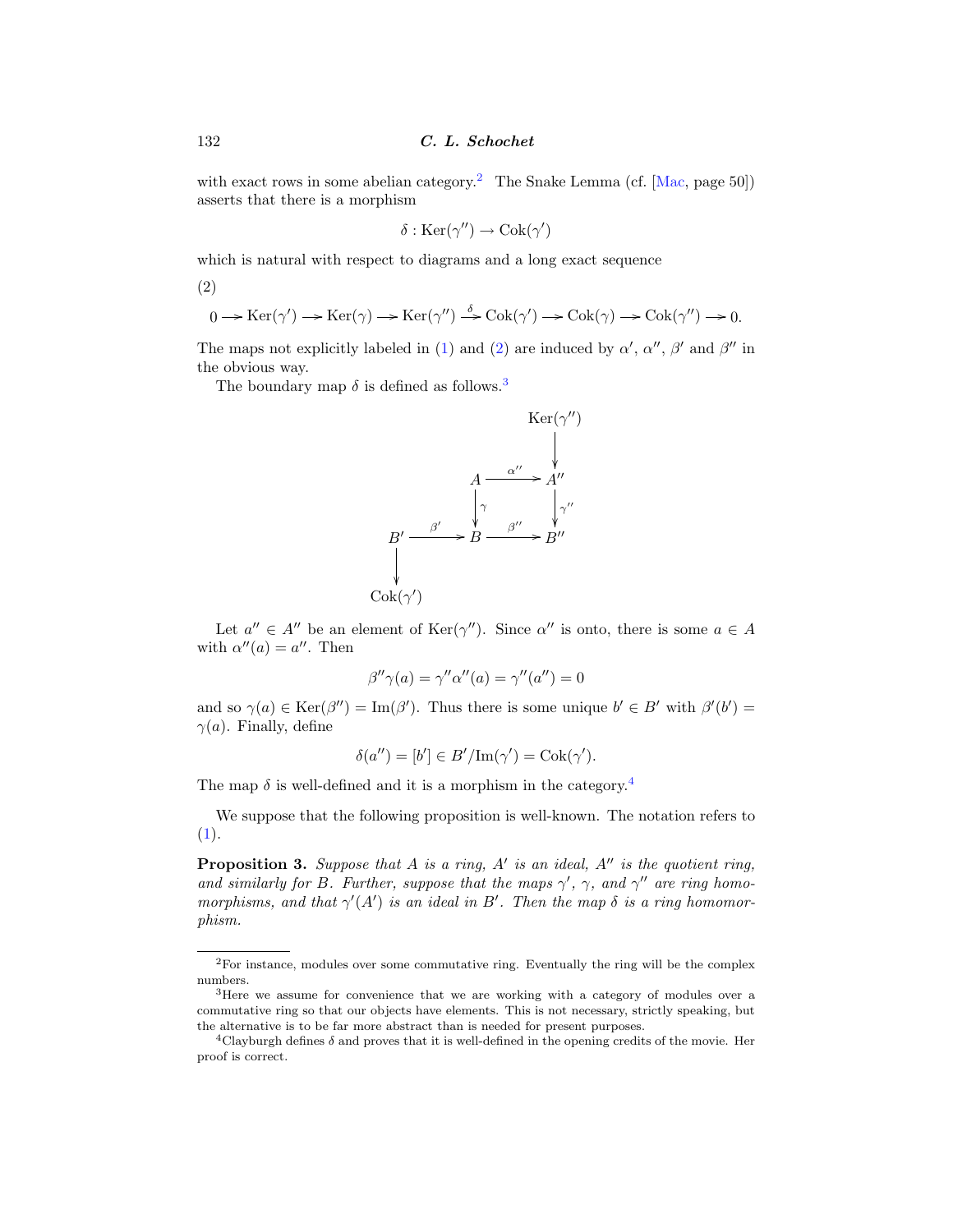**Proof.** We check directly using the definition of  $\delta$ . Suppose that  $a''_1, a''_2 \in \text{Ker}(\gamma'')$ . We wish to show that

 $\delta(a_1''a_2'') = \delta(a_1'')\delta(a_2'').$ Choose elements  $a_i, a \in A$  with  $\alpha''(a_i) = a''_i$  and  $\alpha''(a) = a''_1 a''_2 \in \text{Ker}(\gamma'')$ . Then  $\alpha''(a - a_1 a_2) = a_1'' a_2'' - a_1'' a_2'' = 0$ 

and so

$$
a - a_1 a_2 \in \text{Ker}(\alpha'') = \text{Im}(\alpha').
$$

Let  $a' \in A'$  be the unique element with

$$
\alpha'(a') = a - a_1 a_2.
$$

We have

$$
\beta''\gamma(a_i) = \gamma''\alpha''(a_i) = \gamma(a''_i) = 0
$$

and

$$
\beta''\gamma(a) = \gamma''\alpha''(a) = \gamma(a_1''a_2'') = 0
$$

so that  $\gamma(a)$  and both  $\gamma(a_i)$  lie in  $\text{Ker}(\beta'') = \text{Im}(\beta')$ . Thus there exist unique elements  $b'_i, b' \in B'$  with

$$
\beta'(b'_i) = \gamma(a_i)
$$
 and  $\beta'(b') = \gamma(a)$ .

Of course

$$
\delta(a_i'') = [b_i'] \in \text{Cok}(\gamma')
$$

and

$$
\delta(a_1''a_2'') = [b'] \in \text{Cok}(\gamma')
$$

so to complete this proof we must show that  $[b'_1][b'_2] = [b']$ . Now

$$
[b'] - [b'_1][b'_2] = [b' - b'_1b'_2]
$$

so it suffices to show that  $b' - b'_1 b'_2 \in \text{Im}(\gamma')$ . We compute:

$$
\beta'(b'-b'_1b'_2) = \gamma(a - a_1a_2) = \gamma\alpha'(a') = \beta'\gamma'(a')
$$

and since  $\beta'$  is mono we have

$$
b' - b'_1 b'_2 = \gamma(a') \in \text{Im}(\gamma')
$$

as required. This implies that the map  $\delta$  is a ring map.

Now we start to impose topological conditions upon diagram ([1\)](#page-1-0).

**Proposition 4.** Suppose that  $A$  is a topological group with subgroup  $A'$  and quotient group A'', and similarly for B, and suppose that the maps  $\gamma'$ ,  $\gamma$ , and  $\gamma''$  are continuous. Give the various kernels the subgroup topology and the various cokernels the quotient group topology. Then all of the maps in the 6-term sequence [\(2](#page-2-0)) are continuous.

**Proof.** It is necessary only to show that  $\delta$  is continuous. Let  $U \subset \text{Cok}(\gamma')$  be an open set. We must show that  $\delta^{-1}(U)$  is an open set in Ker( $\gamma''$ ).

Let  $\pi : B' \to \text{Cok}(\gamma')$  be the natural map. It is continuous, so the set  $\pi^{-1}(U)$ is open in  $B'$ . As  $B'$  has the relative topology in  $B$ , this means that there is some open set  $V \subset B$  with

$$
\pi^{-1}(U) = B' \cap V.
$$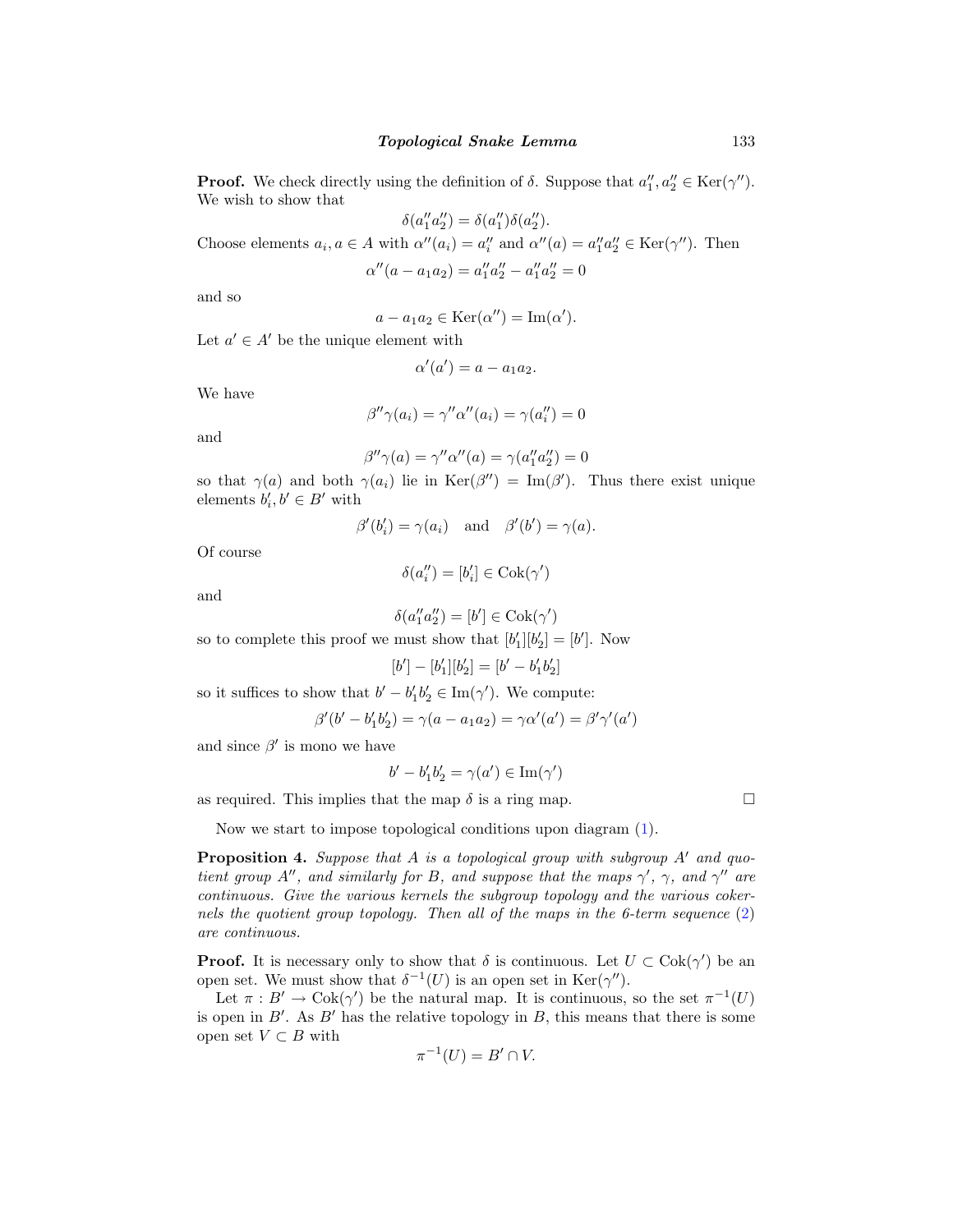Then  $\gamma^{-1}(V)$  is open in A, since  $\gamma$  is continuous, and  $\alpha''\gamma^{-1}(V)$  is open in A'', since  $\alpha''$  is an open map. Thus

$$
\alpha''\gamma^{-1}(V) \cap \text{Ker}(\gamma'')
$$

is an open set in  $\text{Ker}(\gamma'')$ . To complete the argument it will thus suffice to establish that

(\*) 
$$
\delta^{-1}(U) = \alpha'' \gamma^{-1}(V) \cap \text{Ker}(\gamma'').
$$

This is a direct check. Suppose that  $a'' \in \delta^{-1}(U)$ . Then  $\delta(a'') \in U$ . But  $\delta(a'')=[b']$  for some  $b' \in B'$  given as per the definition of  $\delta$ , and so  $b' \in \pi^{-1}(U)$ . Then

$$
\beta'b' \in B' \cap V \subseteq V
$$

and  $\beta'(b') = \gamma(a)$  with  $\alpha''(a) = x$  by the definition of  $\delta$ , so  $a \in \gamma^{-1}(V)$ . Then  $a'' = \alpha''(a) \in \alpha''\gamma^{-1}(V)$ 

as required.

In the opposite direction, let  $a'' \in \alpha'' \gamma^{-1}(V) \cap \text{Ker}(\gamma'')$ . Then  $a'' = \alpha''(a)$  with  $a \in \gamma^{-1}(V)$ , so  $\gamma(a) \in V$ . Also,  $\gamma(a) \in \beta'B'$ , since  $a'' \in \text{Ker}(\gamma'')$ . Thus

$$
\gamma(a) \in \beta' B' \cap V = \pi^{-1}(U)
$$

and so  $\delta(x)=[\gamma(a)] \in U$ .

Recall that if  $\alpha'' : A \to A''$  is a continuous surjection of Banach spaces then it has a continuous cross-section  $\sigma : A'' \to A$  by the Bartle-Graves theorem ([[BG,](#page-7-0) Theorem 4], [\[Mi,](#page-7-0) Corollary on page 364]). We may use this section to explicitly realize the map  $\delta$ .

**Proposition 5.** Suppose that  $A$  is a Banach space,  $A'$  is a closed Banach subspace, and  $A''$  is the quotient Banach space, and similarly for  $B$ , and suppose that the vertical maps are continuous. Then we may realize the map

$$
\delta : \operatorname{Ker}(\gamma'') \longrightarrow \operatorname{Cok}(\gamma')
$$

in terms of the Bartle-Graves section via the diagram



**Proof.** As any section (continuous or not) of  $\alpha''$  may be used in the definition of δ, we may as well use the section  $\sigma$ . Then the composition  $\gamma\sigma : \text{Ker}(\gamma'') \to B$ is obviously continuous. Its image lies in the image of  $\beta'$ , and since  $B'$  has the relative topology in B we may conclude that  $\gamma \sigma : \text{Ker}(\gamma'') \to B'$  is also continuous.<br>Composing with the continuous projection  $B' \to \text{Cok}(\gamma')$  yields  $\delta$ . Composing with the continuous projection  $B' \to \text{Cok}(\gamma')$  yields  $\delta$ .

$$
\Box
$$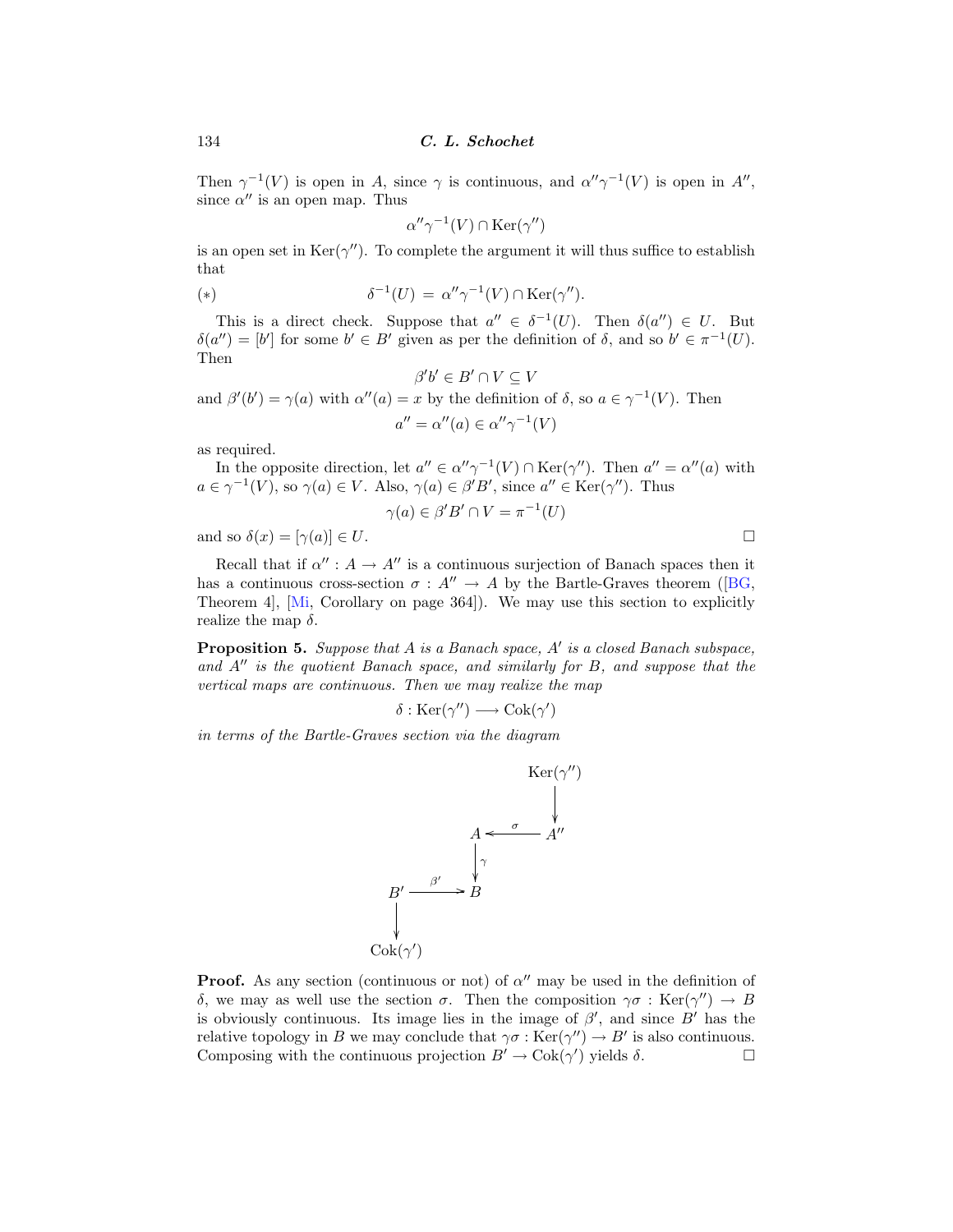Note that as a consequence of the proof we see that all Bartle-Graves sections yield the same map  $\delta$ .

We continue to assume that  $(1)$  $(1)$  is a diagram in the category of Banach spaces and closed subspaces as in the previous proposition.

**Proposition 6** (K. Thomsen). If the map  $\gamma$  is a monomorphism, then the map  $\delta$ is an isometry.

**Proof.** This is a direct calculation. Let  $a'' \in A''$  and choose some  $a \in A$  with  $\alpha''(a) = a''$ . Then

$$
||\delta(a'')|| = \inf_{a' \in A'} ||\gamma(a) - \beta'\gamma'(a')||
$$
  
= 
$$
\inf_{a' \in A'} ||\gamma(a) - \gamma\alpha'(a')||
$$

but  $\gamma$  is mono, hence an isometry

$$
= \inf_{a' \in A'} ||a - \alpha'(a')||
$$
  
= ||a''||

completing the proof.  $\Box$ 

We turn our attention to  $C^*$ -algebras.

**Theorem 7.** Suppose in Diagram  $(1)$  $(1)$  that A is a  $C^*$ -algebra, A' is a closed ideal, and  $A''$  is the quotient algebra, and similarly for  $B$ , and suppose that the vertical maps are  $C^*$ -maps. Then

1. the Snake sequence

$$
0 \to \text{Ker}(\gamma') \to \text{Ker}(\gamma) \to \text{Ker}(\gamma'') \xrightarrow{\delta} \text{Cok}(\gamma') \to \text{Cok}(\gamma) \to \text{Cok}(\gamma'') \to 0
$$

is an exact sequence of Banach spaces.

2. The sequence

$$
0 \longrightarrow \text{Ker}(\gamma') \longrightarrow \text{Ker}(\gamma) \longrightarrow \text{Ker}(\gamma'')
$$

is an exact sequence of  $C^*$ -algebras and  $C^*$ -maps.

3. If  $\gamma$  is a monomorphism then  $\delta$  is an isometry and the sequence reduces to the sequence

$$
0 \longrightarrow \text{Ker}(\gamma'') \stackrel{\delta}{\longrightarrow} \text{Cok}(\gamma') \longrightarrow \text{Cok}(\gamma) \longrightarrow \text{Cok}(\gamma'') \longrightarrow 0
$$

4. If  $\gamma'(A')$  is a closed ideal in B' then the map

$$
\delta : \text{Ker}(\gamma'') \to \text{Cok}(\gamma')
$$

is also a map of  $C^*$ -algebras.

**Proof.** This simply applies the earlier results to the context of  $C^*$ -algebras. The only point to check is that  $\delta$  preserves the ∗-operation, and this we leave as an exercise.  $\hfill \Box$ exercise.  $\Box$ 

If B is a  $C^*$ -algebra then the multiplier algebra of B is denoted by  $MB$  and the Corona algebra is denoted  $\mathcal{Q}B = \mathcal{M}B/B$ .

Recall [\[H,](#page-7-0) 1.1.6], [\[T](#page-7-0), 2.6] that a  $*$ -homomorphism  $f : B \to B'$  is quasi-unital when there is a projection  $p \in MB'$  such that the closed linear span of  $f(B)B'$  has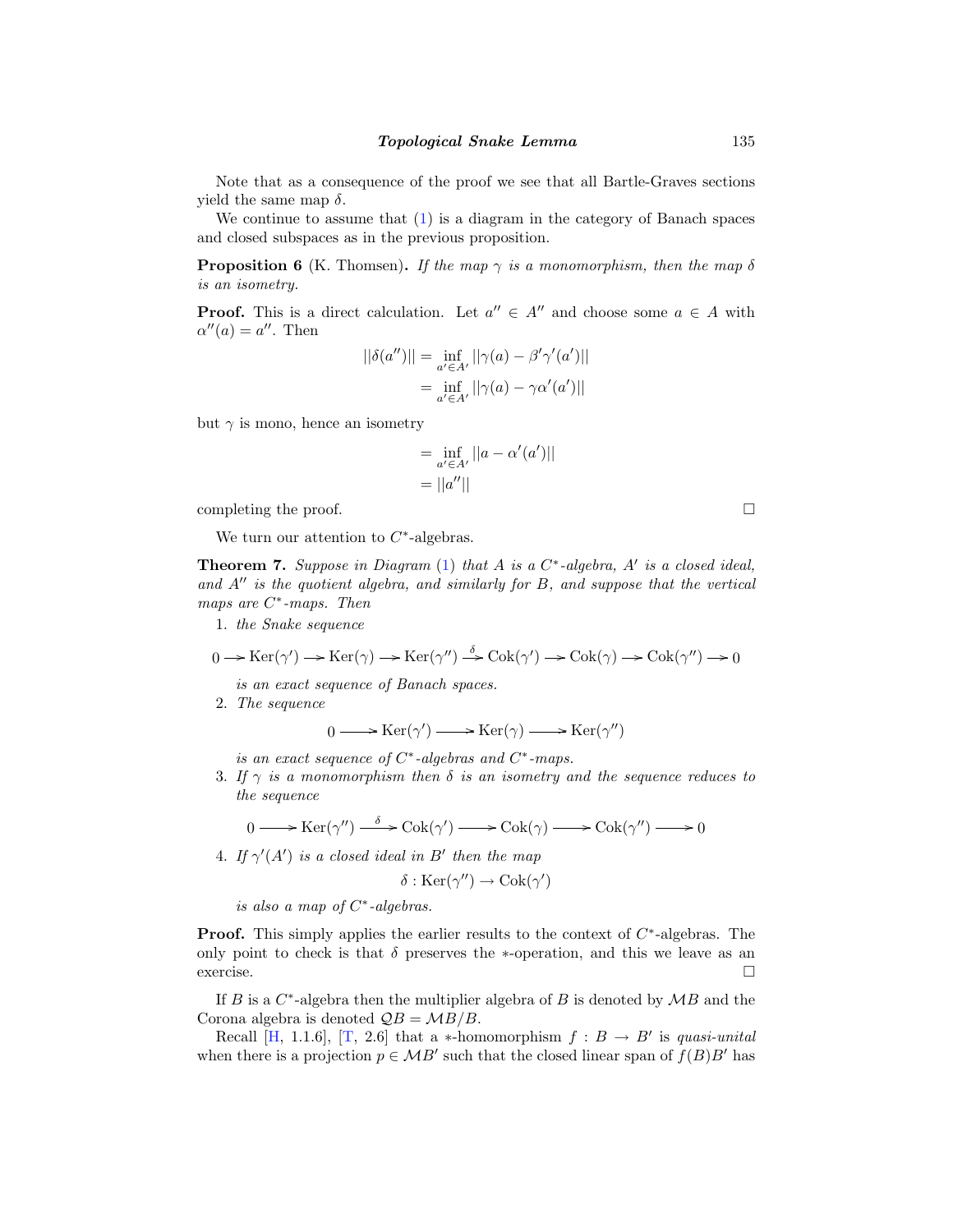the form  $pB'$ . Thomsen shows that a ∗-homomorphism  $f : B \to B'$  extends to a  $\ast$ -homomorphism  $\mathcal{M}f : \mathcal{M}B \rightarrow \mathcal{M}B'$  which is strictly continuous on the unit ball if and only if f is quasi-unital. Of course if f does extend then there is an induced map  $\bar{f}$ :  $\mathcal{Q}B \to \mathcal{Q}B'$ . Thomsen also shows that if f is a monomorphism then so is  $\mathcal{M}f$ .<sup>5</sup>

**Proposition 8.** Suppose that B and B' are C<sup>∗</sup>-algebras and  $f : B \rightarrow B'$  is a quasi-unital map. Then the natural diagram

$$
0 \longrightarrow B \longrightarrow MB \longrightarrow QB \longrightarrow 0
$$
  
\n
$$
\downarrow f \qquad \qquad \downarrow Mf \qquad \qquad \downarrow \bar{f}
$$
  
\n
$$
0 \longrightarrow B' \longrightarrow MB' \longrightarrow QB' \longrightarrow 0
$$

leads to the exact sequence of Banach spaces

$$
0 \to \text{Ker}(f) \to \text{Ker}(\mathcal{M}f) \to \text{Ker}(\bar{f}) \stackrel{\delta}{\to} \text{Cok}(f) \to \text{Cok}(\mathcal{M}f) \to \text{Cok}(\bar{f}) \to 0.
$$

The map  $\delta$  is continuous. If M f is mono then  $\delta$  is an isometry and the sequence degenerates to the exact sequence

$$
0 \longrightarrow \text{Ker}(\bar{f}) \xrightarrow{\delta} \text{Cok}(f) \longrightarrow \text{Cok}(\mathcal{M}f) \longrightarrow \text{Cok}(\bar{f}) \longrightarrow 0
$$

and if f is the inclusion of an ideal then  $\delta$  is a  $C^*$ -map.

**Proof.** This follows by specializing the general results above.  $\square$ 

**Theorem 9.** Suppose that B and B' are separable C<sup>\*</sup>-algebras and that  $f : B \to B'$ is a quasi-unital monomorphism. Then the natural map

$$
\bar{f}: \mathcal{Q}B \to \mathcal{Q}B'
$$

is a monomorphism.

**Proof.** We apply Proposition 8 to obtain the sequence

$$
0 \longrightarrow \text{Ker}(\bar{f}) \stackrel{\delta}{\longrightarrow} \text{Cok}(f) \longrightarrow \cdots
$$

Now  $Cok(f)$  is a quotient of the separable  $C^*$ -algebra  $B'$  (as a metric vector space) and hence is separable. This, plus the fact that  $\delta$  is an isometry, implies that  $\text{Ker}(\bar{f})$  is separable. On the other hand,  $\text{Ker}(\bar{f})$  is an ideal in  $\mathcal{Q}B$  and we know from L. G. Brown [[Br,](#page-7-0) Corollary 6] that  $QB$  has no non-trivial separable ideals.<br>The conclusion is that  $Ker(\bar{f}) = 0$  and  $\bar{f}$  is mono The conclusion is that  $\text{Ker}(\bar{f}) = 0$  and  $\bar{f}$  is mono.

**Remark 10.** Klaus Thomsen has found a direct proof of the above result. It will be included in [\[S\]](#page-7-0). The original impetus for this work came from wanting an explicit realization of the map  $KK_1(A, B) \to KK_1(A, B')$  induced from a  $C^*$ -map  $B \to B'$ . This is indeed possible, via the induced map  $\bar{f}: \mathcal{Q}B \to \mathcal{Q}B'$ . It is vital there to know that if f is mono then so is  $\bar{f}$ . For details see [\[S\]](#page-7-0).

**Acknowledgements.** I wish to thank Terry Loring, Huaxin Lin, and especially Gert Pedersen and Klaus Thomsen for their help and encouragement.

<sup>&</sup>lt;sup>5</sup> Here is the argument. Let  $m \in MB$  be such that  $Mf(m) = 0$ . Then  $f(mb) =$  $M f(m) f(b) = 0$  for all  $b \in B$ . Since f is injective this means that  $m b = 0$  for all  $b \in B$ and hence  $m = 0$ .